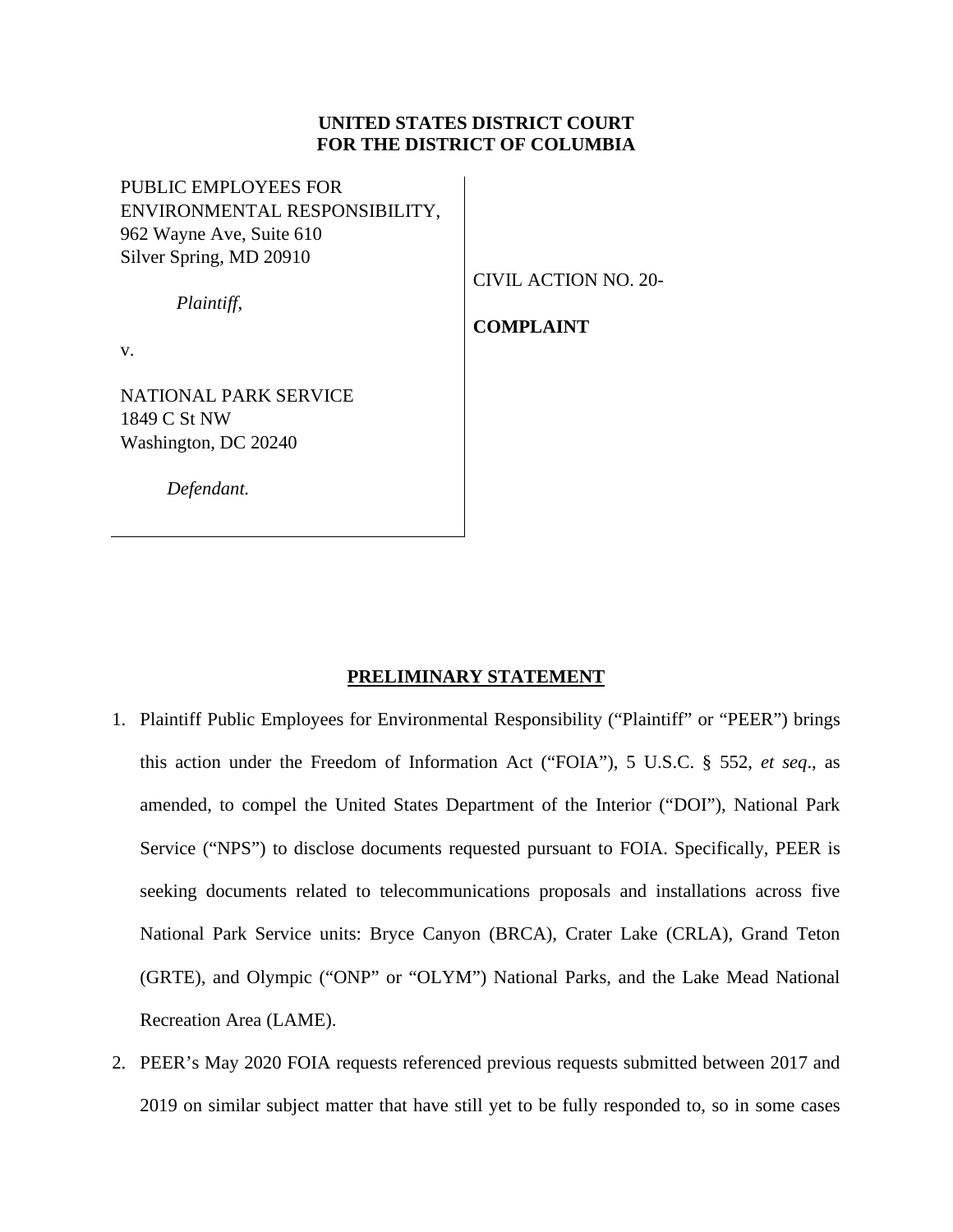PEER is owed documents that go back several years. This complaint seeks to end years of noncompliance by NPS.

- 3. PEER previously submitted FOIA requests to GRTE on March 25, 2019, to BRCA on October 29, 2018, to ONP on October 17, 2017, and to LAME on November 7, 2017.
- 4. To date, Defendant has failed to make a determination on Plaintiff's FOIA requests or to disclose to the Plaintiff all of the requested documents within the time stipulated under FOIA or provide any date when such documents will be disclosed.

## **JURISDICTION AND VENUE**

- 5. This Court has jurisdiction over this action under 5 U.S.C. § 552(a)(4)(B). This Court also has federal question jurisdiction over this action under 28 U.S.C. § 1331.
- 6. This Court has the authority to grant declaratory relief pursuant to the Declaratory Judgment Act, 28 U.S.C. § 2201, *et seq*.
- 7. This Court is a proper venue under 5 U.S.C. § 552(a)(4)(B) (providing for venue in FOIA cases where the plaintiff resides, or in the District of Columbia).
- 8. This Court has the authority to award reasonable costs and attorneys' fees under 5 U.S.C.  $§ 552(a)(4)(E).$

### **PARTIES**

- 9. Plaintiff, PEER, is a non-profit public interest organization incorporated in Washington, D.C. and headquartered in Silver Spring, Maryland, with field offices in California, Colorado, Florida, Massachusetts, and Tennessee.
- 10. Among other public interest projects, PEER engages in advocacy, research, education, and litigation relating to the promotion of public understanding and debate concerning key current public policy issues. PEER focuses on the environment, including the regulation and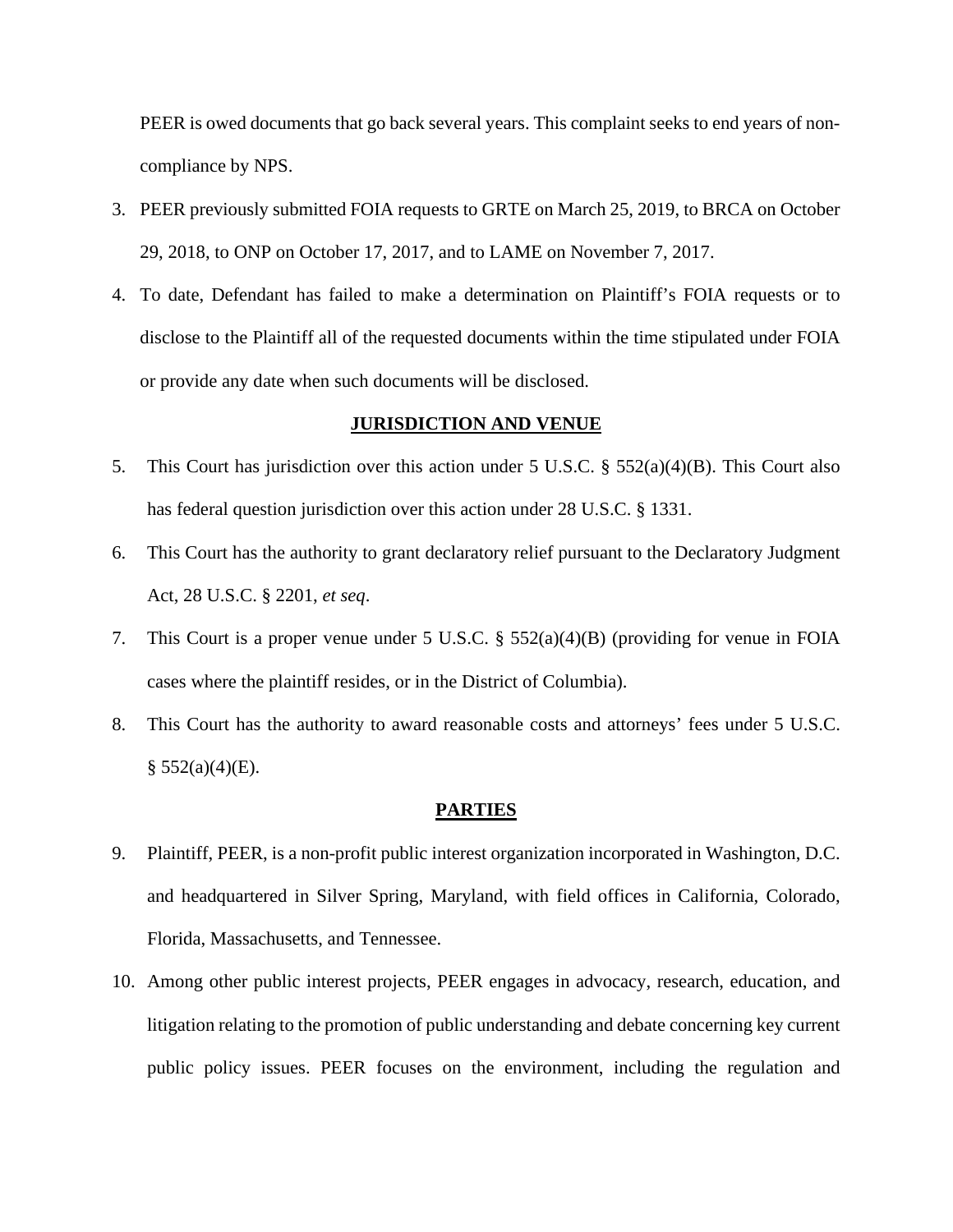remediation of toxic substances, public lands and natural resource management, public funding of environmental and natural resource agencies, and governmental accountability. PEER educates and informs the public through news releases to the media, through its web site, [www.peer.org,](http://www.peer.org/) and through publication of the *PEER Review* newsletter.

- 11. Defendant NPS is a bureau of the DOI and an agency of the United States under 5 U.S.C.  $§ 552(f)(1).$
- 12. Defendant is charged with the duty to provide public access to records in its possession consistent with the requirements of the FOIA. The Defendant's refusal to provide the Plaintiff with the records requested or make a determination on Plaintiff's FOIA request within 20 working days of May 27, 2020, is a violation of FOIA.

# **STATEMENT OF FACTS**

### *Olympic National Park*

- 13. On October 17, 2017, PEER submitted a FOIA request to ONP seeking ten categories of records related to the installation of communications equipment in the park. NPS assigned that FOIA request tracking number NPS-2018-00087.
- 14. ONP partially responded to FOIA Request NPS-2018-00087 by letter on April 2, 2018, providing materials responsive to nine of the ten requests and stating that it was "continuing to review additional records that are responsive to Item 8 of [PEER's] request."
- 15. Since April 2, 2018, PEER has received no further communications regarding request NPS-2018-00087.
- 16. On May 27, 2020, PEER requested further information from NPS via FOIA concerning planned and installed telecommunications equipment at ONP. That request was routed to the FOIA Office for the Pacific Western Region by email on May 28, 2020.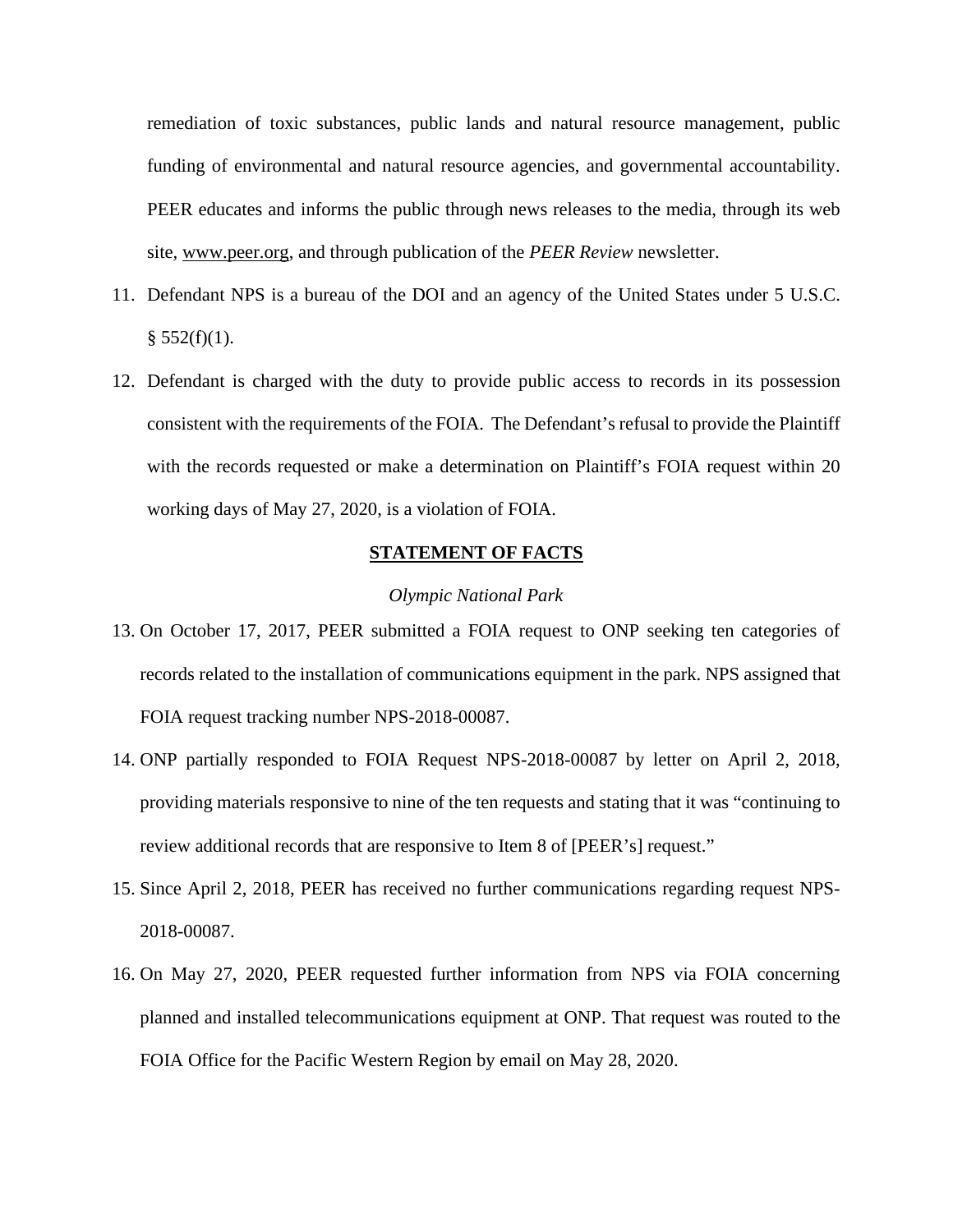17. To date, NPS has not assigned a tracking number to this request or otherwise communicated with PEER about its status.

# *Crater Lake National Park*

- 18. On January 30, 2018, PEER submitted a FOIA request to CRLA seeking records relating to the installation of communications equipment in the park.
- 19. CRLA assigned PEER's FOIA request the tracking number NPS-2018-00427 in a confirmation letter it delivered to PEER on February 5, 2018.
- 20. In March 2018, the Acting Superintendent of CRLA requested an additional 6 to 8 weeks of time before the Park could produce any records.
- 21. On October 1, 2018, the FOIA Office for the Pacific Western Region informed PEER by email that its request was waiting behind four other "complex" requests in its processing queue and added that it anticipated delivering responsive documents by January 18, 2019.
- 22. PEER has yet to receive any responsive records or a final determination on FOIA Request NPS-2018-00427.
- 23. On May 27, 2020, PEER requested further information from NPS via FOIA concerning planned and installed telecommunications equipment at CRLA. That request was routed to the FOIA Office for the Pacific Western Region by email on May 28, 2020.
- 24. To date, NPS has not assigned a tracking number to this request or otherwise communicated with PEER about its status.

# *Grand Teton National Park*

25. On May 27, 2020, PEER filed a FOIA request with GRTE seeking records relating to the installation of communications equipment in the park produced between 2017 and the date of that request.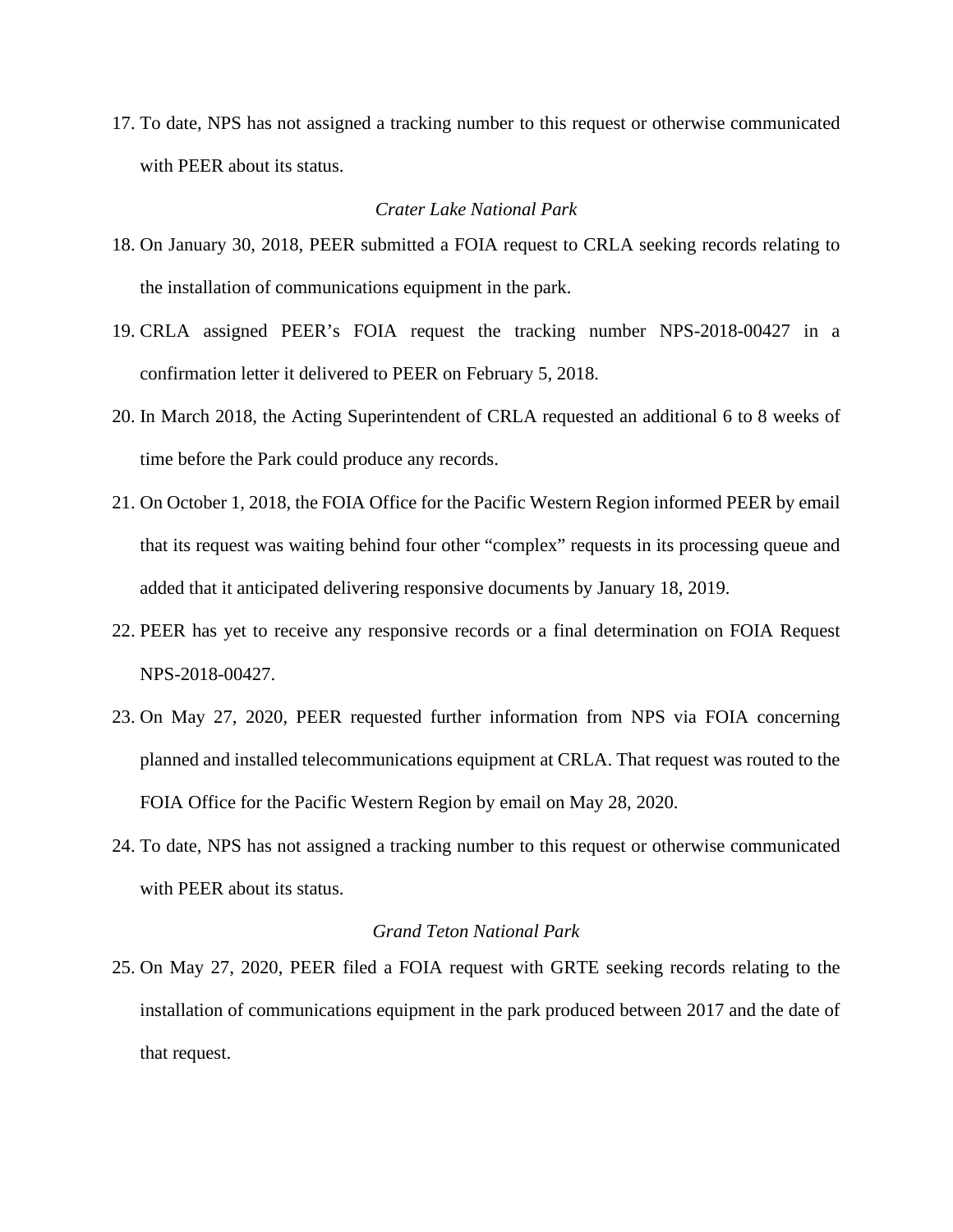- 26. On June 9, 2020, NPS acknowledged receipt of PEER's FOIA request and assigned it tracking number NPS-2020-00926.
- 27. To date, PEER has received no documents in response to this FOIA request and NPS has yet to make a final determination in response to PEER's FOIA request.

## *Bryce Canyon National Park*

- 28. On October 29, 2018, PEER filed a FOIA request with BRCA seeking records relating to the installation of communications equipment in the park.
- 29. On November 13, 2018, NPS acknowledged receipt of PEER's FOIA request and assigned it tracking number NPS-2019-00201.
- 30. To date, PEER has received no further communications regarding FOIA request NPS-2019- 00201 and NPS has yet to make a final determination in response to PEER's FOIA request.
- 31. On May 27, 2020, PEER filed a second FOIA request with BRCA seeking records relating to the installation of communications equipment in the park.
- 32. On June 29, 2020 NPS acknowledged receipt of PEER's FOIA request and assigned it tracking number NPS-2020-00978.
- 33. To date, PEER has received no documents in response to FOIA request NPS-2020-00978 and NPS has yet to make a final determination in response to PEER's FOIA request.

# *Lake Mead National Recreation Area*

- 34. On May 27, 2020, PEER filed a FOIA request with LAME, seeking records relating to the installation of communications equipment in the park.
- 35. On June 25, 2020, NPS emailed PEER seeking clarification on the scope of the FOIA Request sent to LAME, which had been assigned tracking number NPS-2020-00852. PEER agreed to limit the scope of its request and to eliminate certain unnecessary duplicative records from any ultimate production.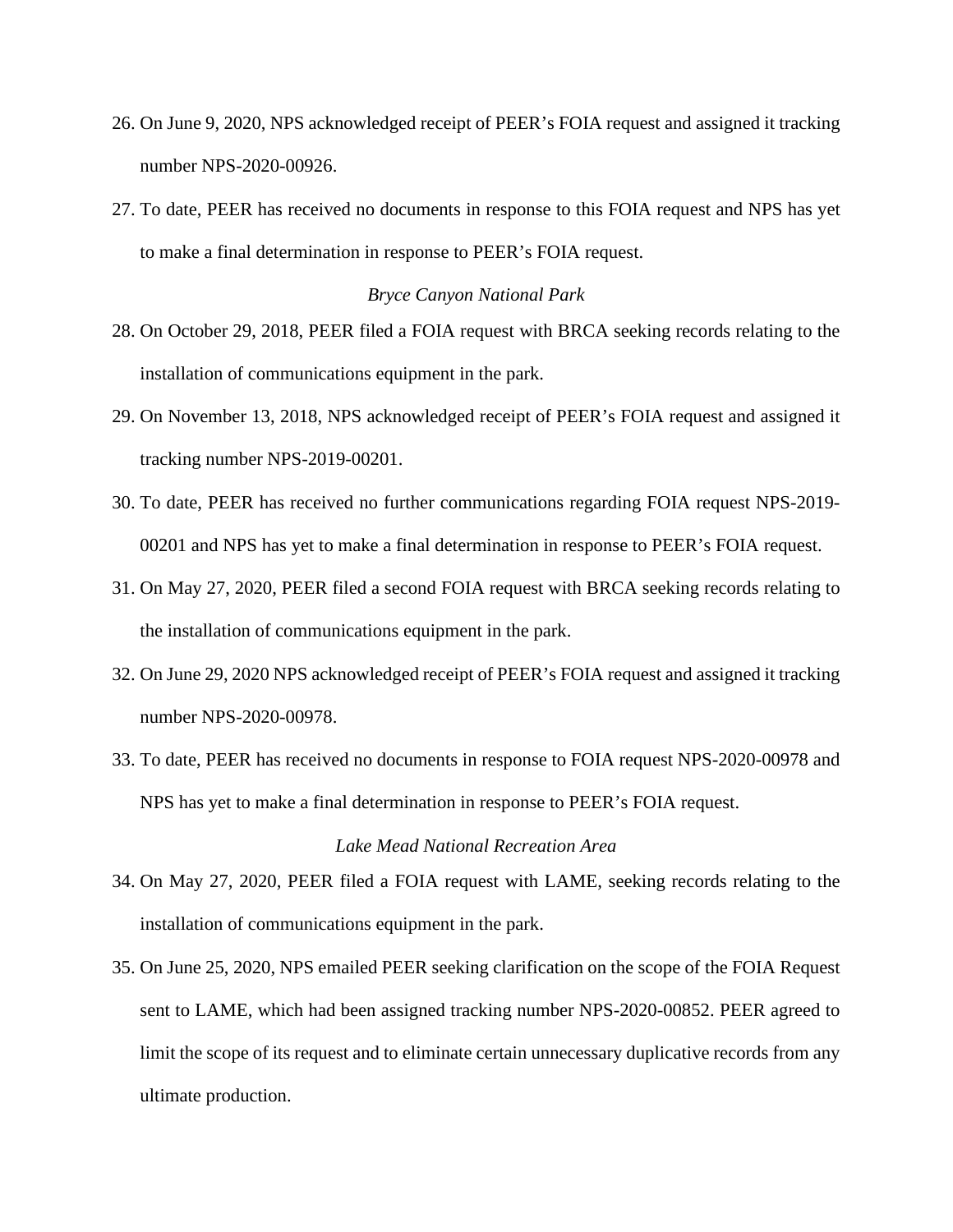36. To date, PEER has received no documents in response to its FOIA request and NPS has yet to make a final determination on PEER's FOIA request.

# **CAUSE OF ACTION**

- 37. Plaintiff incorporates the allegations in the preceding paragraphs as though fully set forth herein.
- 38. FOIA requires federal agencies to respond to public requests for records, including files maintained electronically, to increase public understanding of the workings of government and to provide access to government information. FOIA reflects a "profound national commitment to ensuring an open Government" and agencies must "adopt a presumption in favor of disclosure." Presidential Mem., 74 Fed. Reg. 4683 (Jan. 21, 2009).
- 39. The FOIA requires agencies to determine within 20 working days after the receipt of any FOIA request whether to comply with the request. 5 U.S.C.  $\S$  552(a)(6)(A)(i). Agencies may only extend this time period for an additional 10 working days in "unusual circumstances." 5 U.S.C.  $§$  552(a)(6)(B)(i). FOIA also provides that upon request, agencies are to make records "promptly available."  $5$  U.S.C.  $\S$   $552(a)(3)(A)$ .
- 40. Twenty working days from May 27, 2020, (the date PEER submitted its five most recent FOIA requests) was June 24, 2020. The applicable time limits for PEER's earlier FOIA requests, numbered NPS-2018-00087, NPS-2018-00427, and NPS-2019-00201, expired months or years ago.
- 41. As of the date of this filing, Plaintiff has not received a final determination on any of its eight FOIA requests.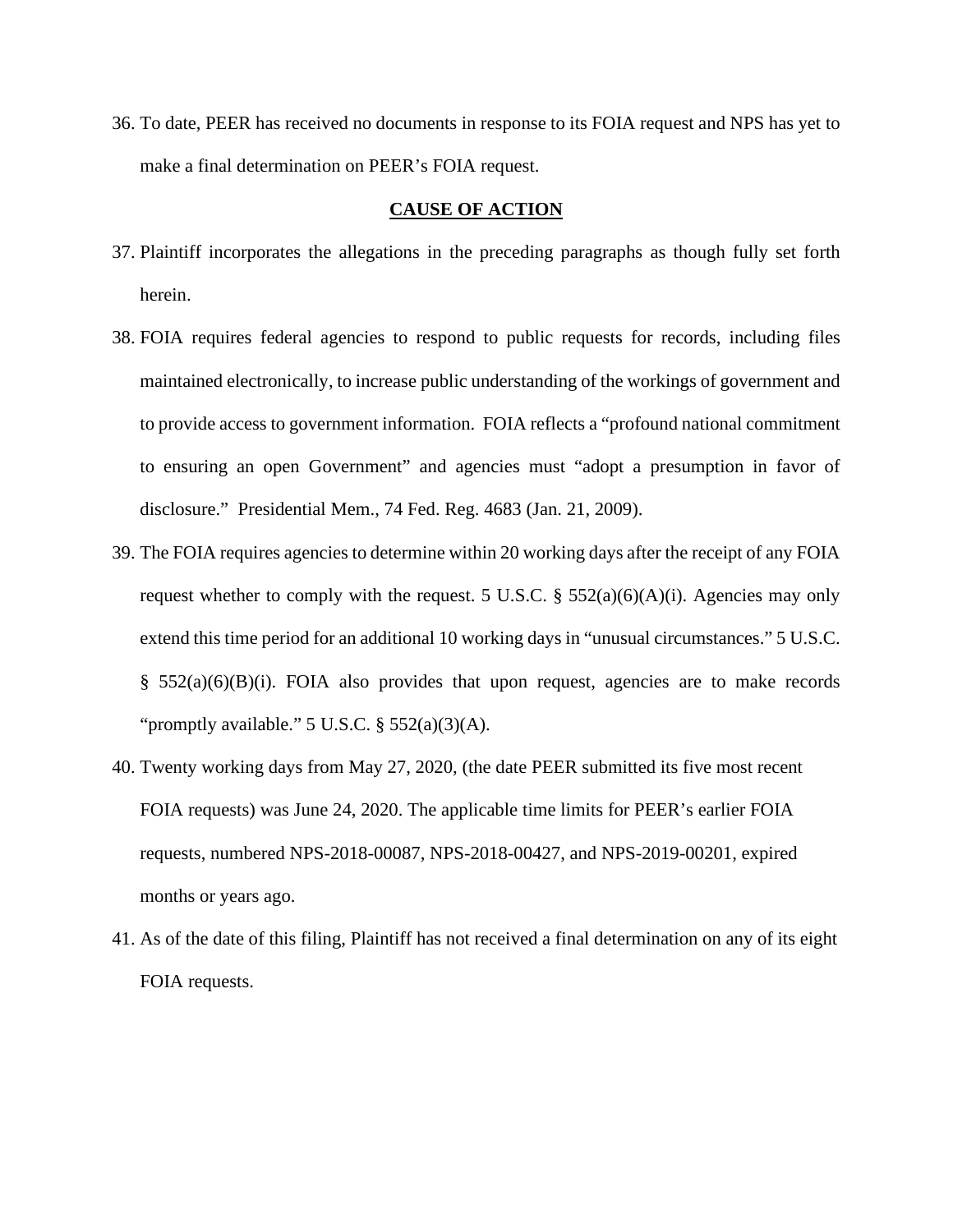- 42. As of the date of this filing, PEER has only received partial responses to one of its eight FOIA requests, NPS-2018-00087, but has been waiting for more than two years for a final production in response to that request.
- 43. Administrative remedies are deemed exhausted when an agency fails to comply with the applicable time limits. 5 U.S.C. §  $552(a)(6)(C)(i)$ . Having exhausted its administrative remedies for its May 27, 2020 FOIA requests, PEER now turns to this Court to enforce the remedies and public access to agency records guaranteed by FOIA.
- 44. Defendant's conduct amounts to a denial of Plaintiff's FOIA request. Defendant is frustrating Plaintiff's efforts to adequately understand and educate the public regarding the NPS's actions and policies concerning construction of telecommunications equipment on NPS properties.
- 45. Plaintiff has constructively exhausted its administrative remedies under 5 U.S.C.  $\S$  552(a)(6)(C)(i), and now seeks an order from this Court requiring the Defendant to immediately produce the records sought in Plaintiff's FOIA request, as well as other appropriate relief, including attorneys' fees and costs.
- 46. Defendant's failure to make determinations on or disclose the documents requested in Plaintiff's FOIA requests within the time frame mandated under FOIA is a denial and wrongful withholding of records in violation of 5 U.S.C. § 552.

#### **RELIEF REQUESTED**

WHEREFORE, Plaintiff respectfully requests that this Court:

- i. Enter an order declaring that Defendant wrongfully withheld requested agency documents;
- ii. Issue a permanent injunction directing Defendant to disclose to Plaintiff all wrongfully withheld documents;